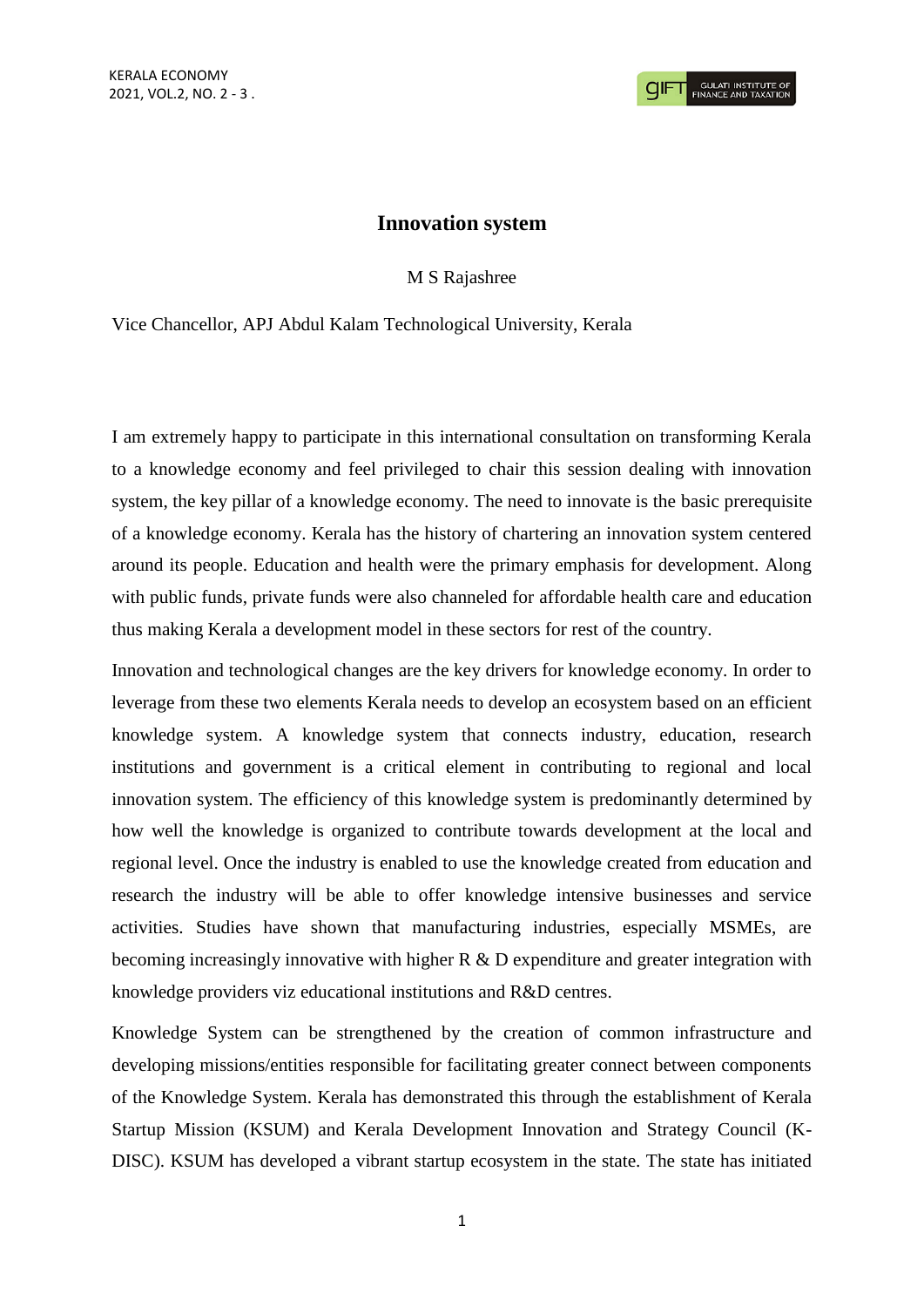KERALA ECONOMY

a startup movement through the KSUM for forging and implementing forward-looking policies related to startups. KSUM supports the startups though a plethora of activities for strengthening them in the state through infrastructure, funding, linking startups to businesses and by providing all other support services. The present focus is to foster the growth of innovation led, technology startups. Kerala possesses a unique model of connecting academics, industries, R&D institutions and startups through the KSUM. KSUM is also responsible for the setting up of major infrastructure facilities and other allied services necessary for startups. The facility thus set up is shared by all the stakeholders across the state.

Kerala Development Innovation and Strategy Council is a strategic think-tank and advisory body constituted by the Govt. of Kerala. K-DISC brings out strategic plans, identifies new directions in technology and creates a conducive ecosystem in Kerala for fostering innovations through various engagements with academia, research and development organizations and with the government.

In knowledge economy, research priorities and policy issues should be explored by a group of institutions which form part of the knowledge system. 'Knowledge' as a concept should be unfolded into elements that can be analyzed and applied to both industry and regional innovation. Fundamental research is needed to understand how knowledge is transforming innovation processes enabling sustained economic development. The outcome of this research will lead to improving all the components that are part of the knowledge system. This will lead to the understanding of new interventions required in furthering developments of the economy through infrastructure creation, policy making etc.

The competencies required for driving innovation and embracing technological advancements towards the development of all sectors require a robust Higher Education System. The Higher Education system should (i) enable the creation of talents with innovation mindset (ii) produce agile work force with competencies in digital technologies (iii) lay emphasis on IP based research (iv) facilitate strong industry connect (iv) generate entrepreneurs capable of creating businesses which can bring in sustainable economic development with access to national and international markets. These issues I hope will taken up in next session.

Industry 4.0 is transforming the way businesses work and also the manufacturing landscape as a whole. Adoption of digital technology in all sectors, empowering such sectors will be a

2